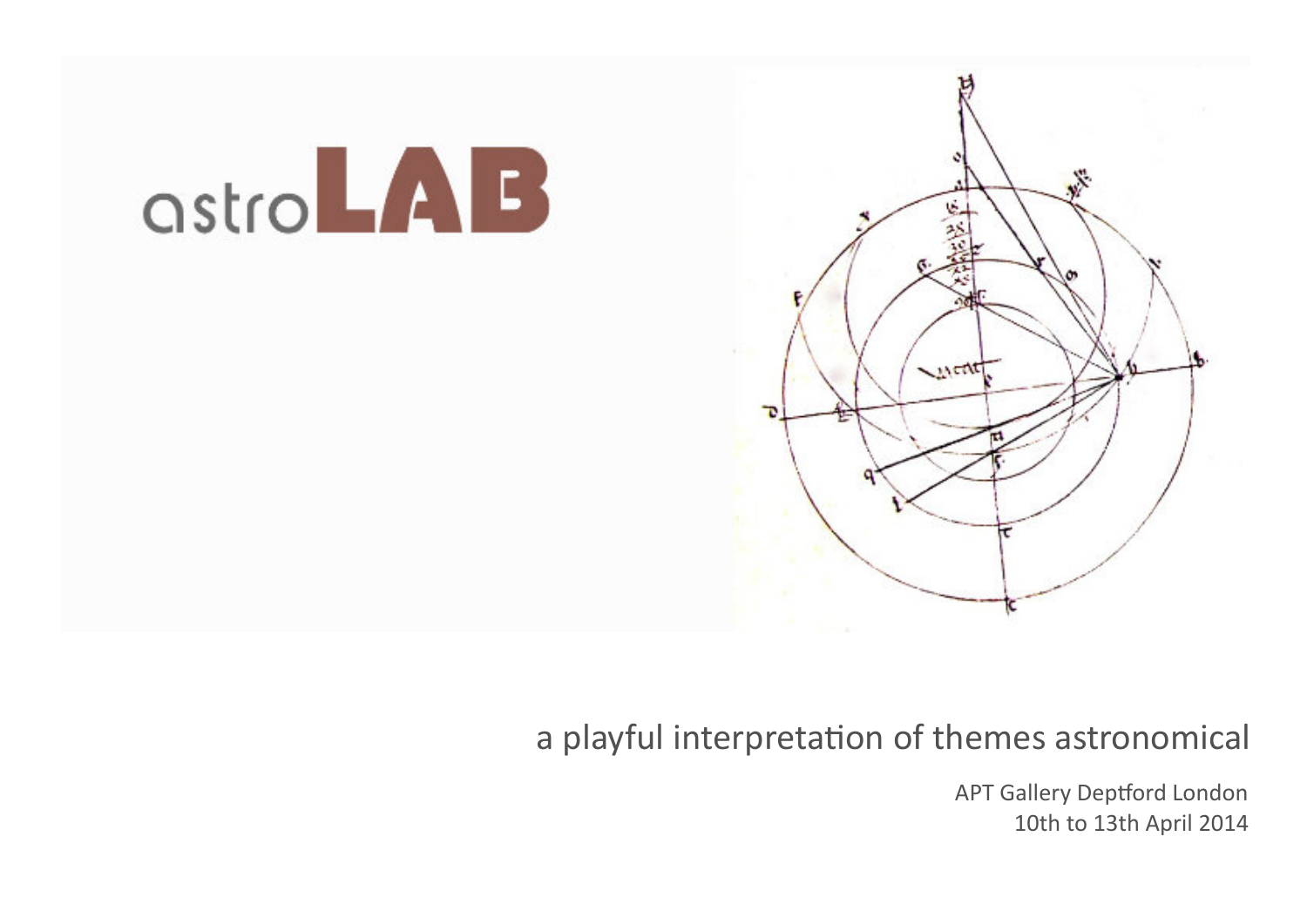

AstroLAB came together in 7 days. Since hearing that the project had been selected by the APT Gallery Committee, we have been furiously engaged in contacting artists through our extended networks. Also included are a number of recent postgraduates whose work reflects the concepts of the exhibition.

With today's modes of communication and networking this means that we can interact with artists at much greater speed, depth and flexibility than before. Artists can now transmit digital files and working instructions online for us to print and assemble their work, or send physical work to us on a 'next day' freight basis. As with other exhibitions that we have curated, the core of the communication process is the website and this is one of the first aspects to be generated.

The very inaccessibility of Space lends itself to speculation, interpretation, and differing conceptual inhabitations. These often fictional narratives extend into how we view the world in all of its aspects; social, philosophical and metaphysical.

Consisting often of the most flimsy of evidence; a few grains of photographic emulsion, a mathema�cal tower of cards or an ethical conviction, this arena lends itself towards wide horizons of enquiry. The charting of this world has only just begun, using heroic yet barely adequate tools as well as audacious attempts at understanding.

AstroLAB is an exhibition as laboratory that includes art works by twenty international artists. Each artist has been invited to freely interpret aspects of the astronomical and these works inform each other through juxtaposition, spatiality and sound. Some works have been generated experimentally in a few days specifically for this show, while others have been the result of research over a longer length of time.

But most of all this is a fun thing to do and it is a delight to work together with other artists to generate an exhibition. Some we have worked with over a number of decades and some we meet for the first time. We hope to move this project forward and extend it into future years.

> Paul Malone and Nicola Rae 2014 *Curator/Ar�sts: AstroLAB*

#### *AstroLAB*

One of the roles of an artist is to generate the conceptual freedoms necessary to enable an aesthetic apprehension of alternative ideas. Sometimes this requires approaching the subject obliquely, so as to catch it unawares. And so it is with the mapping of alternative directions in our understanding of the astronomical.

This can take the form of inversions, metaphor and the questioning of collective cultural understandings and theories. Our Laboratory aspires to engage with all of these possibilities within a 'Planetarium of the Imagination'.

*Curators: Paul Malone and Nicola Rae*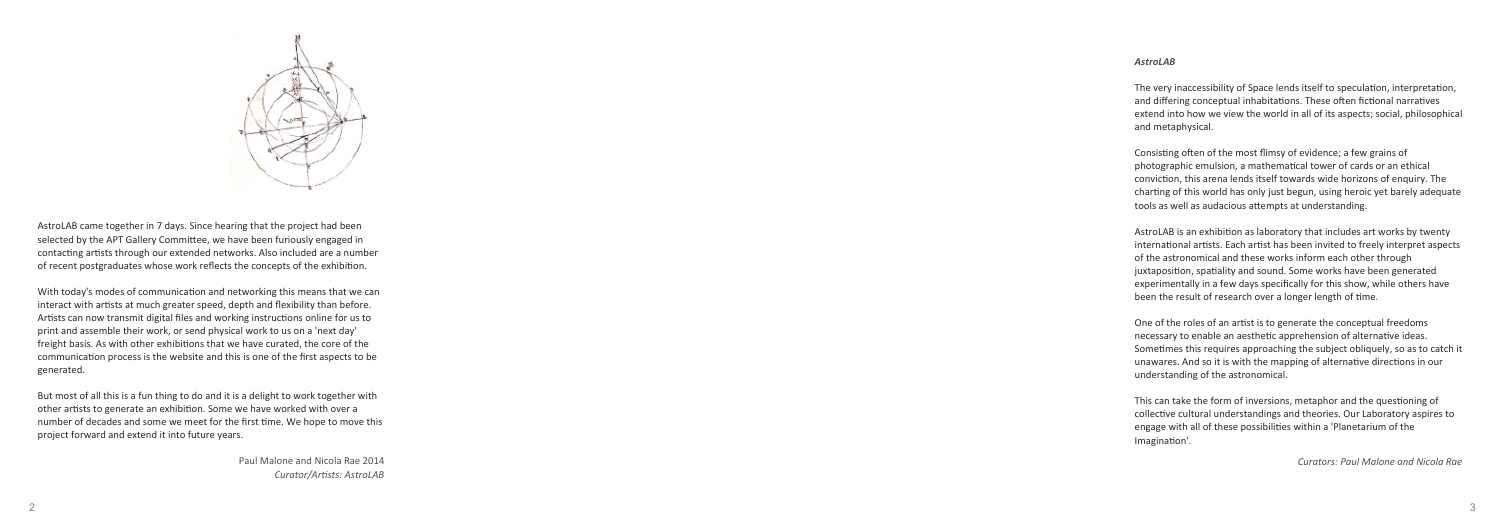

Artist Pages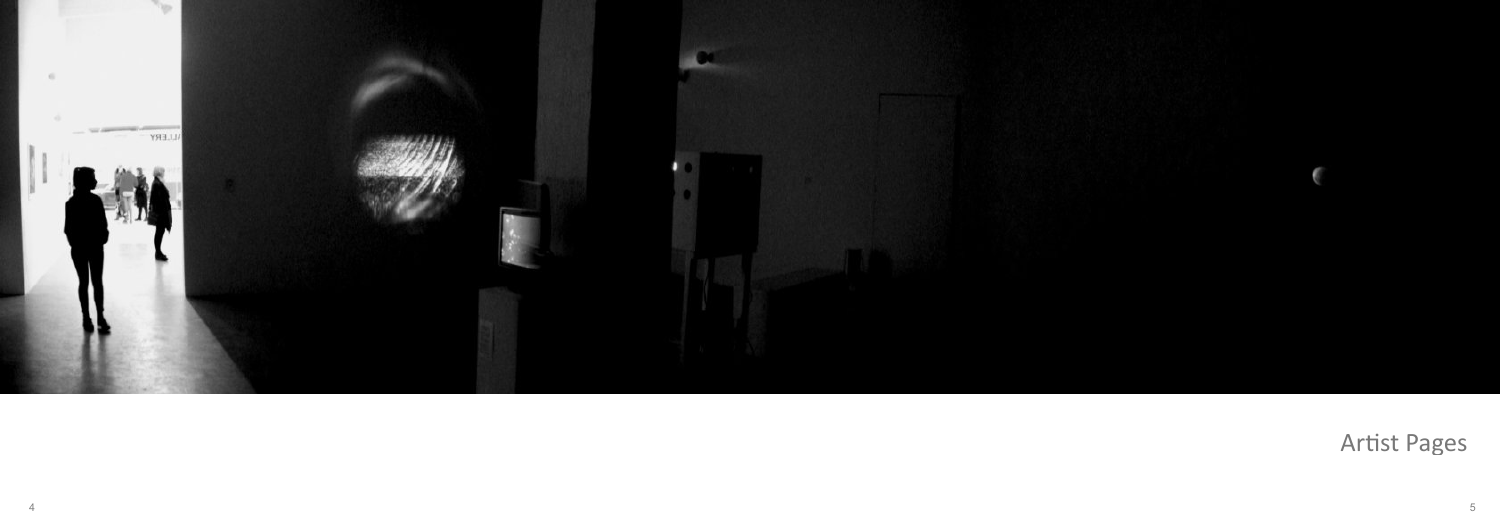### Alexandra Dementieva (B)

# Mickey Dell (UK)



#### *Otherworldly Experiences*

The first time I was abducted by aliens I found myself alone on a terrain of molten chocolate. It was very beautiful, not too soft to walk on but confusion set in due to the strange sound effects of random pinging and the unfamiliar, treeless flat terrain.

The second time I was abducted I landed in a completely different area - maybe even a different planet. Here the ground was soft as fesh fesh and of subtle colours. Luckily as I sifted it through my fingers I took the precaution of keeping some tight in my left hand.

On my return, even though I produced a print (**Surface**) of this landscape no one would give me time or credibility for this experience.

On my return I used this evidence to make some prints (**Alien Tracks** and **Cosmic Dust**) which are on show in this exhibition. Now maybe someone will believe me.

Cosmos exploration pushed by development of new technology and SpaceX designs give a spacecraft capable to return back to earth without lost. So very soon we will be all able to contemplate our Gaya from Milky Way.

Question - what will we see? My photography series LOST PLANETS is its possible visualisation.

www.alexdementieva.org

www.mickeydell.co.uk

**Cosmic Dust** *Screen print, carborundum + pigment* How will look like our planet in 30 years? May be like fruits in my fridge after to be forgotten there for long period.

Space travel was always my cherished dream. I like to watch sky, does not matter when - during day or night. Its infinite depth, hopelessly far elusive inspired many inventors to create different machines and means of movement in air, so that one day rise high above the atmosphere and slowly float there among the stars and comets. During last 20 years a possibility to fly to another planets became true.

> **Lost planets - 1** *Photography*

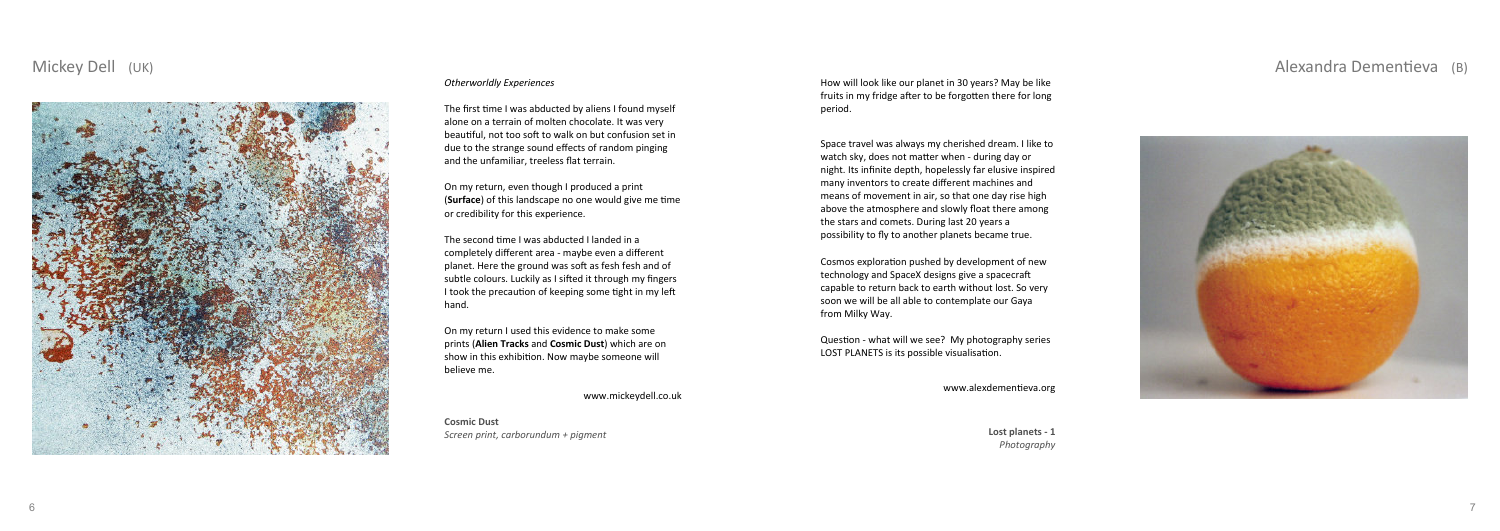### Luci Eldridge (UK)



Fascinated by the 'invisible visions' acquired through the use of Science's cybernetic eye, I am captivated by images of lands we cannot empirically experience.

Current studio prac�ce stems from research into NASAs Magellan spacecraft and its mission to map and image Venus in the early 1990s. Venus is shrouded by a dense and hostile atmosphere so photographing its surface is not possible. Radar imaging was therefore used and intrinsic to these visions are technological distortions offering a different kind of perception to that of the photographic. It is in this sense that these images are unintelligible, and therefore ask the viewer to fill in the blanks.

Through the use of appropriation in the form of paper collage, to creating and inhabiting a virtual landscape through 3D printing and animation, I have built up an inquiry into one particular place. My vision of this landscape 'Dickinson Crater' has been fabricated through scien�fic research and the few radar images that exist, the outcomes of which manifest themselves in different forms. I see the translation between the virtual and the tangible within my practice as having a strong relationship to the language of printmaking; whilst each work shares the same content and conceptual methodology, each also shares a material relationship to print.

Interested in the idea of only ever knowing something through representation, I have been attempting to make the unknowable palpable, trying to comprehend something on the very edge of our imagination. It is for this reason that I see my work as oscillating between the realm of the scientific 'virtual rendition' and that of science fiction.

www.lucieldridge.tumblr.com

**Dickinson Crater 3** *Moving Image*

## Fabiola Faidiga (It)

Television programs are very distracting and not very informed on contemporary culture. Television viewing has lost the role of a teaching tool and too often leads to an 'absence of mind' that inhibits awareness and becomes addictive.

Transmissions without significance however can acquire an aesthetic interest when random interference of shapes and colours appear on the screen. These incorrect frequencies and images give rise to the curious blockiness of  $unexpected pixelation - almost a Brownian$ motion – as a background noise to the photograph.

Collected and reconstructed randomly, these photos are assembled to the measurement of a standard screen. This is a 'game of colours' that is also a critique of the quality of these programs (in this case a police drama). The missing message from the television is superimposed to create visual interest. I am playing with the noise of electronic interference that goes beyond the content of the transmission to imbue new meaning.

This holds the prospect of finding future languages and mutations within the evolution of the Web.







fabiolafaidiga@libero.it



**Absence of Mind** *4 Pho tographs*